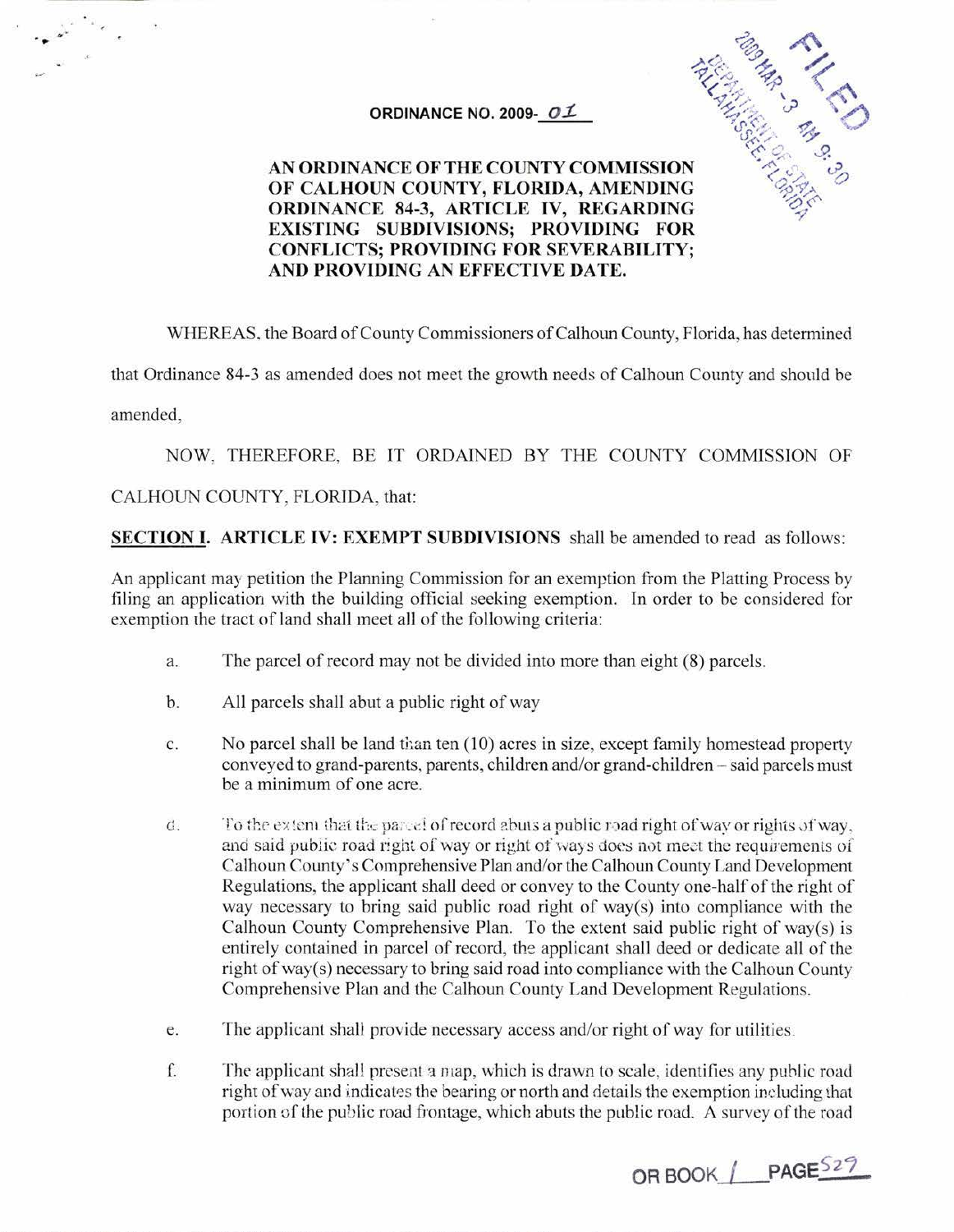right of way(s) dedication and proof of road right of way(s) dedication to the county shall be presented prior to the sale of any portion of the exempt property. Upon the sale of a portion of the exempt property, a survey shall be presented which depicts that portion of the exempt property constituting the property sold.

- g. The proposed division of land does not create or incorporate any road, which is not a public road.
- h. No portion of the subject exempt property may be located in a flood plain or contain wetlands unless subject exempt property meets all the requirements of the Calhoun County Comprehensive Plan and the Calhoun County Land Development Regulations.
- 1. Once the exemption is utilized with respect to the tract of land, no portion of such tract of land may seek the exemption in the future.
- J. Each tract of land sold under this exemption process must meet the requirements of the Calhoun County Comprehensive Plan and Land Development Regulations prior to development. No rights in conflict with the Calhoun County Comprehensive Plan and the Calhoun County Land Development Regulations are granted by virtue of the adoption of the ordinance other than exemption from the platting process for parcels meeting all of the requirements of this ordinance.
- k. A tract of land shall not be excluded for application due to a prior division of said tract, if the prior division was to a family member and the division took place prior to the application for exemption and provided that the remaining tract is capable of division as set forth herein. The tracts deeded to family members may be less than ten acres but must be at least one acre and transferred for the intent of establishing a homestead or expanding a homestead.

#### **SECTION III. CONFLICTS.**

All ordinances or parts of ordinances in conflict with the provisions of this ordinance are hereby repealed to the extent of such conflict, except to the extent of any conflicts with the Calhoun County Comprehensive Plan as amended, which provisions shall prevail over any parts of this ordinance which are inconsistent, either in whole or in part, with the said Comprehensive Plan.

#### **SECTION** IV. **SEVERABILITY.**

If any word, phrase, clause, section or portion of this Ordinance shall be held invalid or unconstitutional by a court of competent jurisdiction, such portion or words shall be deemed a separate and independent provision and such holding shall not affect the validity of the remaining portions thereof.

#### **SECTION VI. EFFECTIVE DATE.**

This Ordinance shall take effect upon its passage as provided by law.

**OR BOOK I PAGE** 5"8o